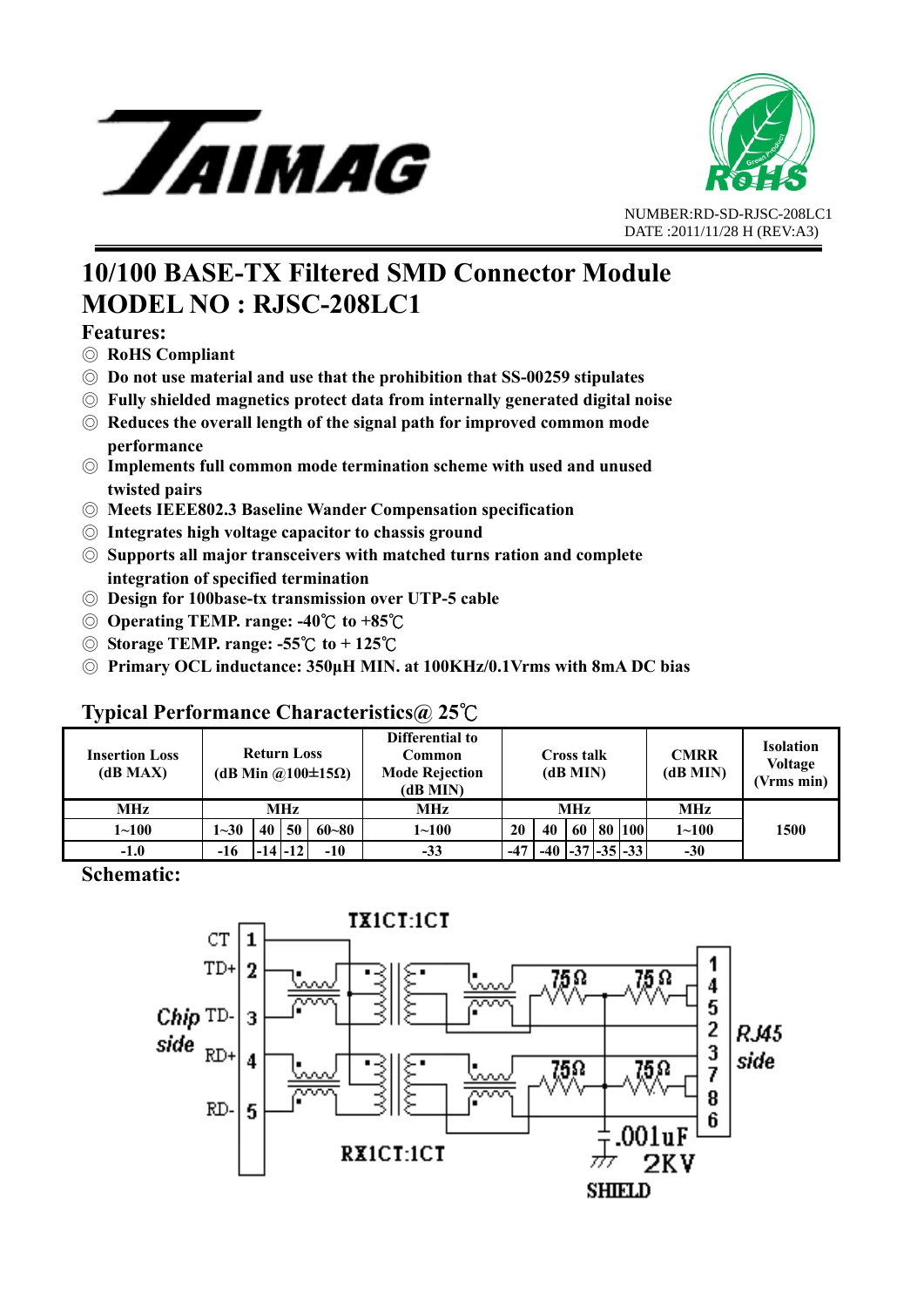



**Dimension:** mm TOLERANCE: ±0.15 (unless otherwise specified)







RECOMMENDED P.C.B LAYOUT COMPONENT SIDE OF BOARD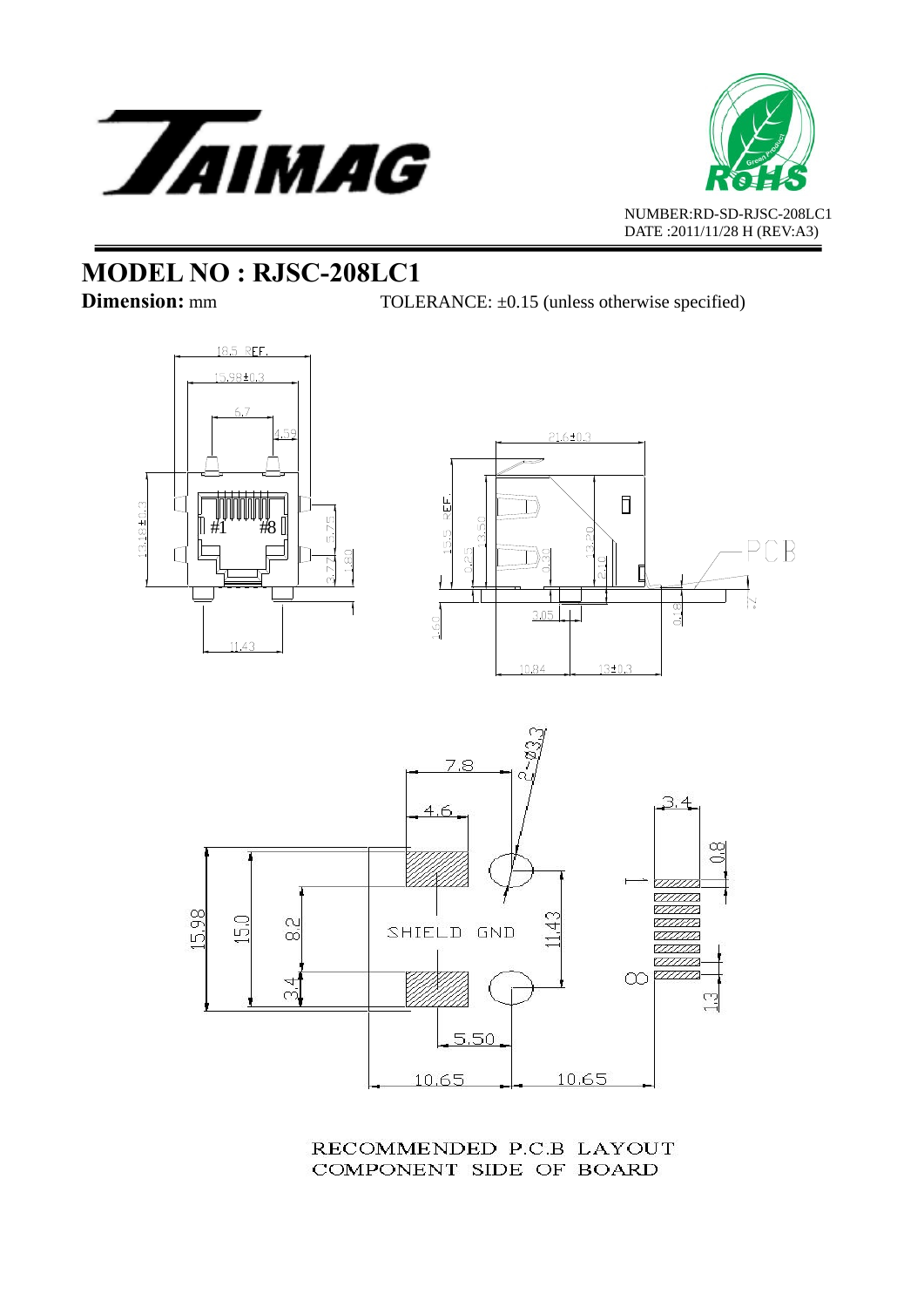



CMC**'**s Spec:

### Z = 370**±**20% (**Ω**) @ 100MHz

### Curve:

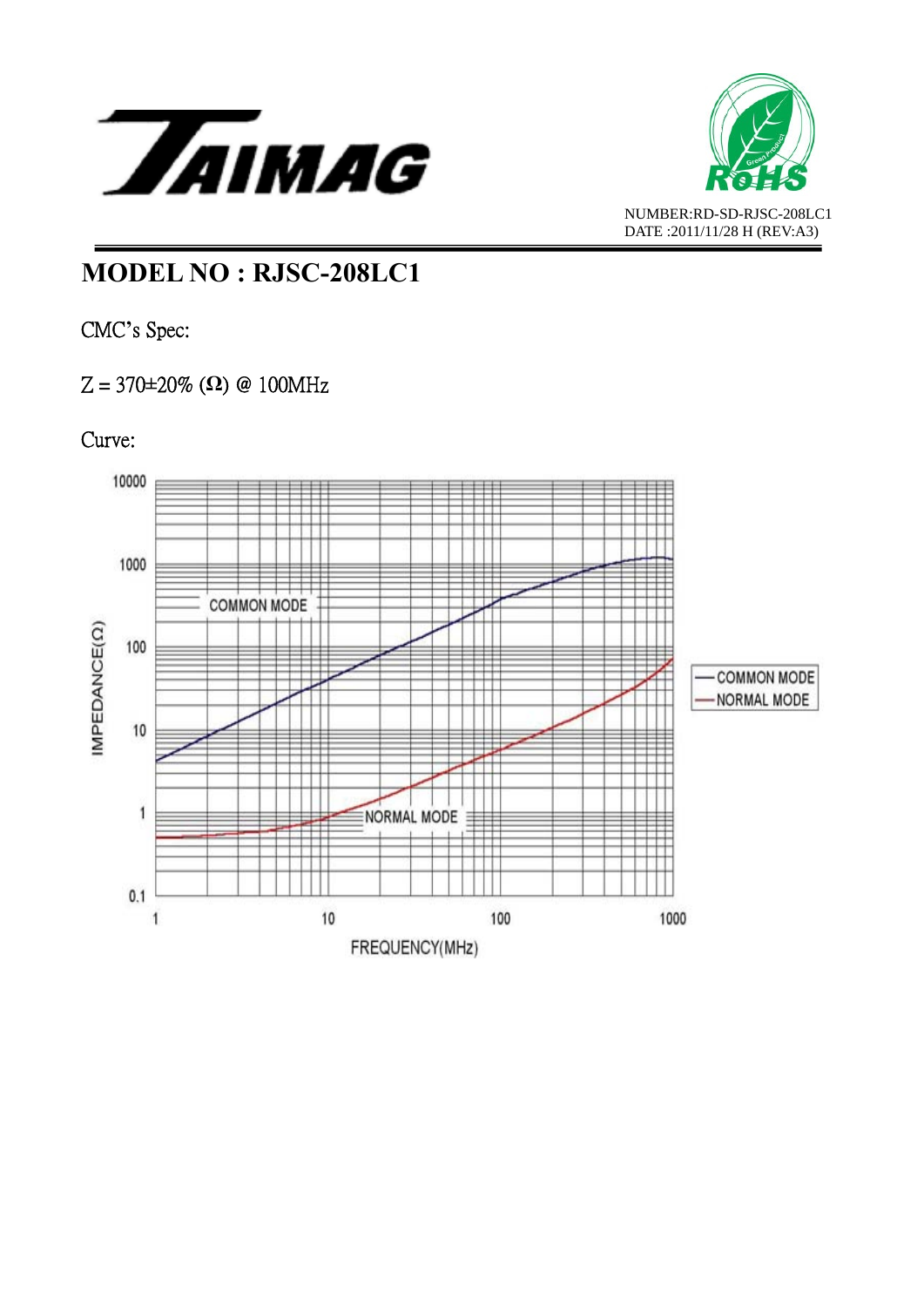



# **MODEL NO : RJSC-208LC1 Ordering Information**



# **Requirements**:

#### **1. Design and Construction**

 **Product shall be of design, construction and physical dimensions specified on applicable product drawing.** 

#### **2. Materials and Finish**

- **A. Contact:** 
	- **RJ Contact : Phosphor Bronze, Thickness=0.30mm Finish : Contact Area :5μ"min. Gold over 50**μ**"min. Nickel**
	- **RJ Joint Contact : Brass, Thickness=0.20mm Finish : 80μ"min. Sn over 50**μ**"min. Nickel**

#### **B. Plastic Part :**

- **(1) Set Housing : Thermoplastic, LCP, Black UL FILE NO. : E106764 Manufacturer : POLYPLASTICS CO LTD. Grade : E130i(d)(e) Flame Class : UL 94V-0**
- **(2) Insert : Thermoplastic, LCP, Black UL FILE NO. : E106764 Manufacturer : POLYPLASTICS CO LTD. Grade : E130i(d)(e) Flame Class : UL 94V-0**
- **(3) Spacer : Thermoplastic, LCP, Black UL FILE NO. : E106764 Manufacturer : POLYPLASTICS CO LTD. Grade : E130i(d)(e) Flame Class : UL 94V-0**

 **C. Shield Material : Cartridge t=0.25**±**0.05mm 10μ"-20μ" Thick Nickel over Brass**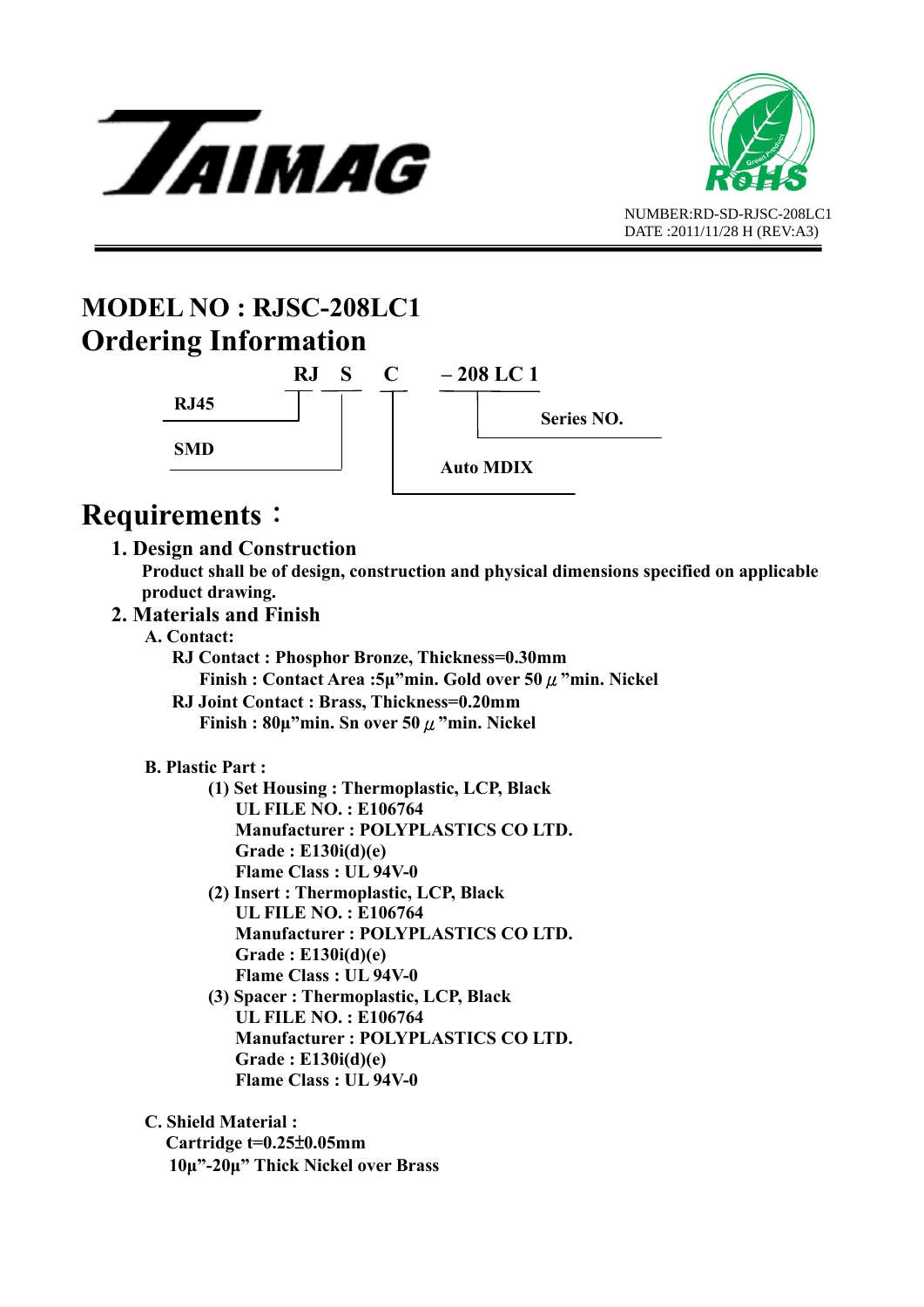



#### **Durability :**

- **(1) 1000 cycles with no function damage for RJ-45 . Abnormalities shall be present after the test.**
- **(2) Low Level Contact Resistance : ΔR=30mΩ maximum (final)**
- **(3) The sample should be mounted in the tester and fully mated and unmated 500 times per hour at the rate of 25mm/min. EIA-364-09C.**

#### **RJ PLUG SPECIFICATION :**

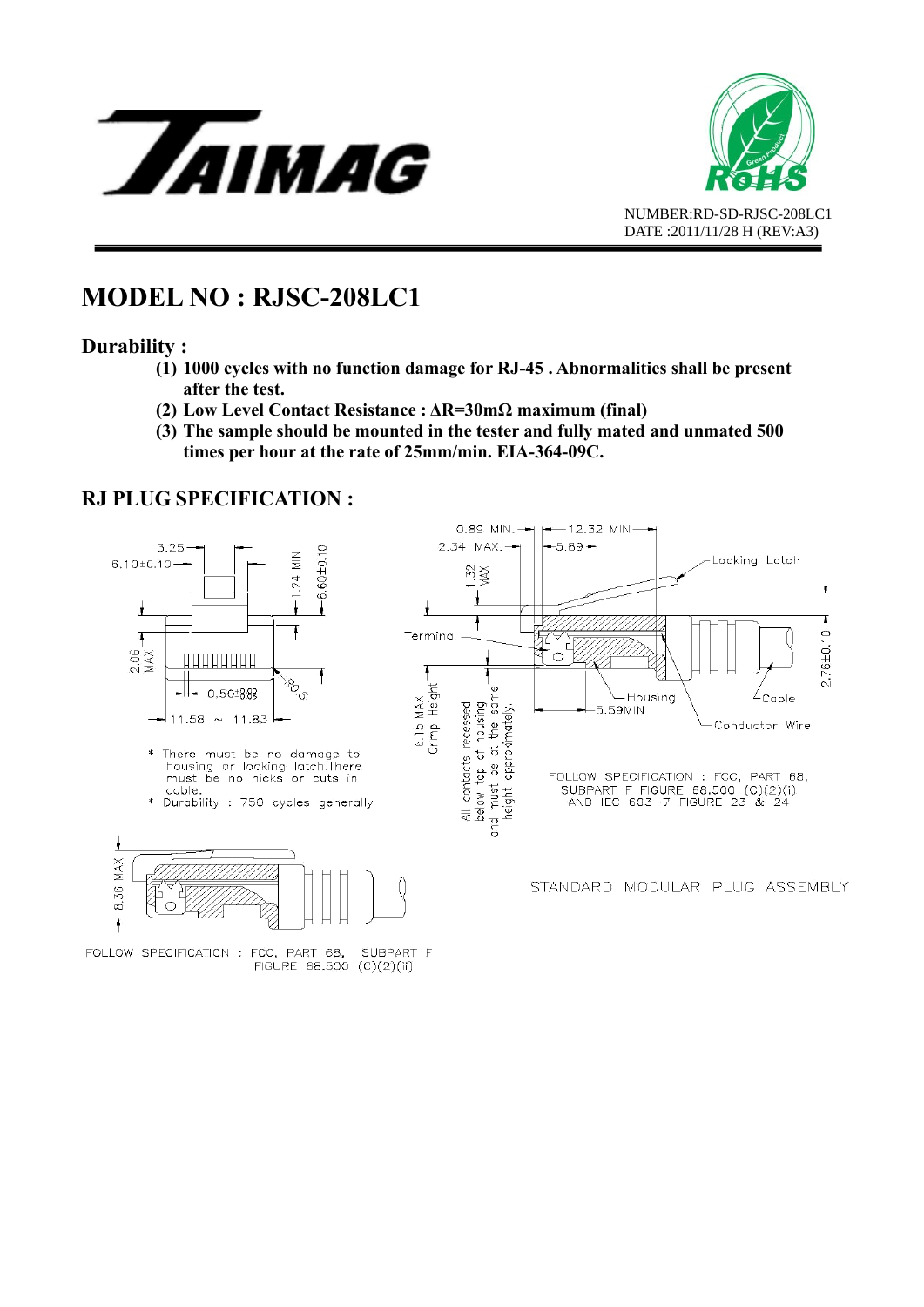



**Solder Reflow profile for Lead-Free packages.** 

**Package Peak Reflow Temperatures** 

**Classification Reflow Profiles** 

| <b>Profile Feature</b>                                                | <b>Lead-Free Assembly</b>                |  |  |  |  |  |
|-----------------------------------------------------------------------|------------------------------------------|--|--|--|--|--|
| Average ramp-up rate( $T_{L}$ to $T_{P}$ )                            | 3°C / Second Max.                        |  |  |  |  |  |
| <b>Preheat</b>                                                        |                                          |  |  |  |  |  |
| <b>Temperature Min. (Ts min.)</b>                                     | 150 $\degree$ C                          |  |  |  |  |  |
| <b>Temperature Max. (Ts max.)</b>                                     | $200\text{ °C}$                          |  |  |  |  |  |
| Time (min to max) $(t_s)$                                             | 60-180 sec                               |  |  |  |  |  |
| Ts max. to $T_L$<br><b>Ramp-up Rate</b>                               | 3°C / Second Max.                        |  |  |  |  |  |
| Time maintained above<br><b>Temperature</b> $(T_L)$<br>Time $(t_L)$   | $217^{\circ}$ C<br>60-150 sec            |  |  |  |  |  |
| Peak Tempture (Tp)<br>Time within $5^{\circ}$ of actual peak<br>Temp. | $250 + 0$ / -5 °C<br><b>20 to 40 Sec</b> |  |  |  |  |  |
| Ramp-down                                                             | 6°C / Second Max.                        |  |  |  |  |  |
| Time 25 ℃ to Peak Temperature                                         | 8 minutees Max.                          |  |  |  |  |  |

# **Profile**